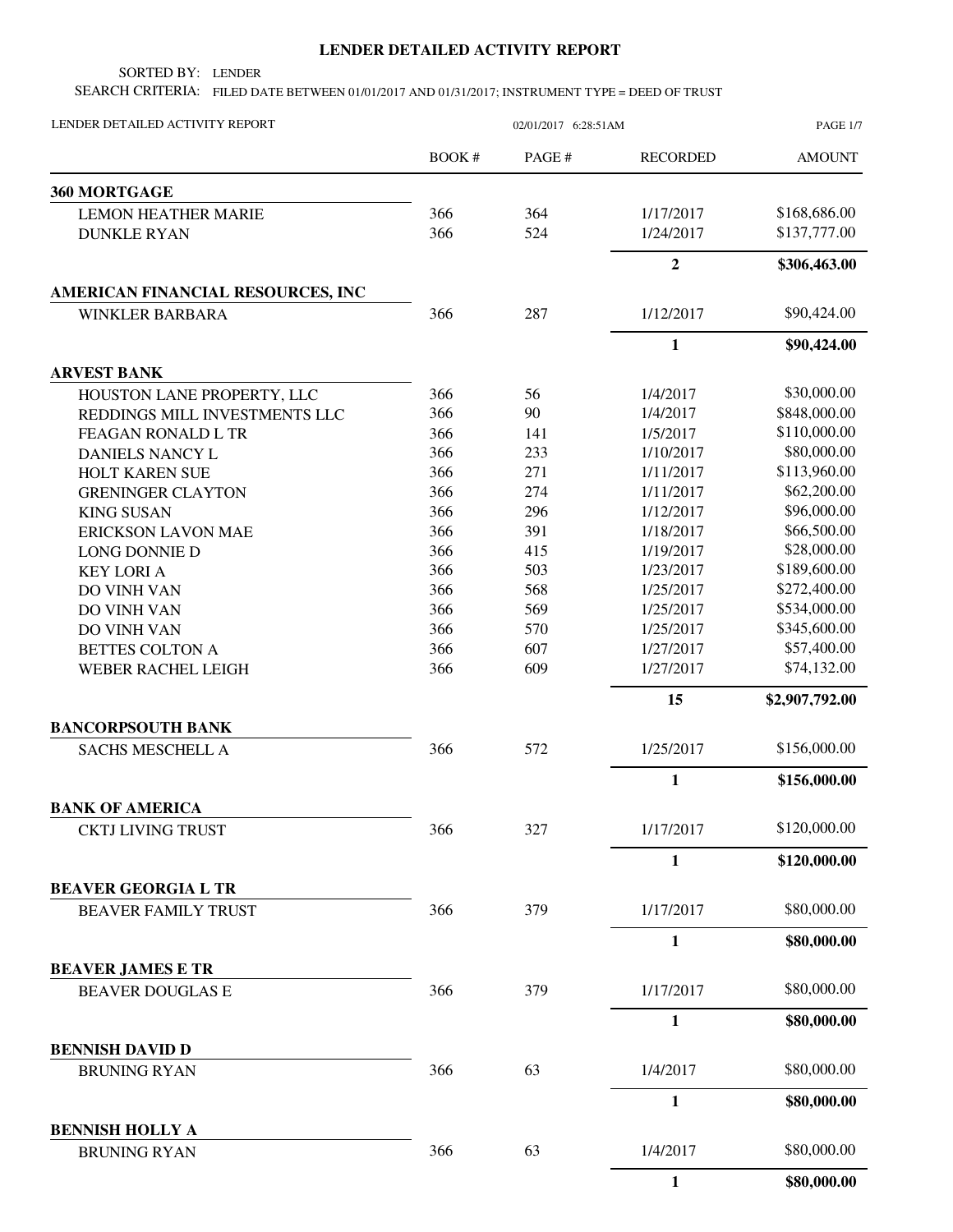| LENDER DETAILED ACTIVITY REPORT |  |
|---------------------------------|--|

02/01/2017 6:28:51AM

PAGE 2/7

| <b>CUMORTGAGE SERVICES</b><br>598<br>\$70,695.00<br>366<br>1/27/2017<br><b>SWAN CHERI</b><br>$\mathbf{1}$<br>\$70,695.00<br><b>CMG MORTGAGE</b><br>366<br>395<br>1/18/2017<br>\$114,589.00<br>HAFLE MICHAEL S<br>$\mathbf{1}$<br>\$114,589.00<br><b>COMMERCE BANK</b><br>366<br>16<br>\$27,600.00<br>1/3/2017<br><b>BOLT JENNIFER</b><br>1<br>\$27,600.00<br><b>COMMUNITY BANK &amp; TRUST</b><br>\$164,800.00<br>366<br>367<br>1/17/2017<br><b>AKIN RUBY F</b><br>\$80,000.00<br>366<br>546<br>1/25/2017<br>HIGGINBOTHAM ALLENA<br>\$177,387.56<br>366<br>548<br>1/25/2017<br><b>BAKER EDWIN C</b><br>\$142,400.00<br>366<br>566<br>1/25/2017<br><b>COEN ESTHER LAUREN</b><br>\$81,210.00<br>366<br>592<br>1/26/2017<br><b>SWAFFORD JULIE A</b><br>5<br>\$645,797.56<br><b>COMMUNITY BANK AND TRUST</b><br>366<br>69<br>1/4/2017<br>\$189,000.00<br>HOUK VICTORIA J<br>$\mathbf{1}$<br>\$189,000.00<br><b>COMMUNITY FINANCIAL CREDIT UNION</b><br>\$39,000.00<br>366<br>213<br>1/9/2017<br><b>ASH KAREN M</b><br>$\mathbf{1}$<br>\$39,000.00<br><b>CORE BANK</b><br>\$275,793.00<br>366<br>494<br>1/23/2017<br>VAUGHAN GEORGIA K<br>$\mathbf{1}$<br>\$275,793.00<br><b>CROWDER INDUSTRIES, INC</b><br>\$940,000.00<br>44<br>1/3/2017<br>NEWTON COUNTY DEVELOPMENT DISABIL<br>366<br>$\mathbf{1}$<br>\$940,000.00<br>DAS ACQUISITION COMPANY<br>\$67,750.00<br>196<br>WADE KALE J<br>366<br>1/9/2017<br>1<br>\$67,750.00<br><b>ENOWSKI EUGENE</b><br>\$0.00<br>366<br>371<br>1/17/2017<br><b>RINEHART GENI</b><br>$\mathbf{1}$<br>\$0.00<br><b>EQUITY BANK</b><br>\$2,350,000.00<br>366<br>127<br>1/5/2017<br>LANE SENIOR RESIDENCES, LLC<br>$\mathbf{1}$<br>\$2,350,000.00<br><b>FCS FINANCIAL</b><br>1/17/2017<br>\$273,750.00<br>366<br>376<br>REIBOLDT KATHLEEN A<br>\$70,000.00<br>366<br>381<br>PEARSON CHARLES J<br>1/17/2017<br>366<br>575<br>\$467,000.00<br>1/25/2017<br>WELLESLEY JENNIFER S | <b>BOOK#</b> | PAGE# | <b>RECORDED</b> | <b>AMOUNT</b> |
|---------------------------------------------------------------------------------------------------------------------------------------------------------------------------------------------------------------------------------------------------------------------------------------------------------------------------------------------------------------------------------------------------------------------------------------------------------------------------------------------------------------------------------------------------------------------------------------------------------------------------------------------------------------------------------------------------------------------------------------------------------------------------------------------------------------------------------------------------------------------------------------------------------------------------------------------------------------------------------------------------------------------------------------------------------------------------------------------------------------------------------------------------------------------------------------------------------------------------------------------------------------------------------------------------------------------------------------------------------------------------------------------------------------------------------------------------------------------------------------------------------------------------------------------------------------------------------------------------------------------------------------------------------------------------------------------------------------------------------------------------------------------------------------------------------------------------------------------------------------------------------------------------------|--------------|-------|-----------------|---------------|
|                                                                                                                                                                                                                                                                                                                                                                                                                                                                                                                                                                                                                                                                                                                                                                                                                                                                                                                                                                                                                                                                                                                                                                                                                                                                                                                                                                                                                                                                                                                                                                                                                                                                                                                                                                                                                                                                                                         |              |       |                 |               |
|                                                                                                                                                                                                                                                                                                                                                                                                                                                                                                                                                                                                                                                                                                                                                                                                                                                                                                                                                                                                                                                                                                                                                                                                                                                                                                                                                                                                                                                                                                                                                                                                                                                                                                                                                                                                                                                                                                         |              |       |                 |               |
|                                                                                                                                                                                                                                                                                                                                                                                                                                                                                                                                                                                                                                                                                                                                                                                                                                                                                                                                                                                                                                                                                                                                                                                                                                                                                                                                                                                                                                                                                                                                                                                                                                                                                                                                                                                                                                                                                                         |              |       |                 |               |
|                                                                                                                                                                                                                                                                                                                                                                                                                                                                                                                                                                                                                                                                                                                                                                                                                                                                                                                                                                                                                                                                                                                                                                                                                                                                                                                                                                                                                                                                                                                                                                                                                                                                                                                                                                                                                                                                                                         |              |       |                 |               |
|                                                                                                                                                                                                                                                                                                                                                                                                                                                                                                                                                                                                                                                                                                                                                                                                                                                                                                                                                                                                                                                                                                                                                                                                                                                                                                                                                                                                                                                                                                                                                                                                                                                                                                                                                                                                                                                                                                         |              |       |                 |               |
|                                                                                                                                                                                                                                                                                                                                                                                                                                                                                                                                                                                                                                                                                                                                                                                                                                                                                                                                                                                                                                                                                                                                                                                                                                                                                                                                                                                                                                                                                                                                                                                                                                                                                                                                                                                                                                                                                                         |              |       |                 |               |
|                                                                                                                                                                                                                                                                                                                                                                                                                                                                                                                                                                                                                                                                                                                                                                                                                                                                                                                                                                                                                                                                                                                                                                                                                                                                                                                                                                                                                                                                                                                                                                                                                                                                                                                                                                                                                                                                                                         |              |       |                 |               |
|                                                                                                                                                                                                                                                                                                                                                                                                                                                                                                                                                                                                                                                                                                                                                                                                                                                                                                                                                                                                                                                                                                                                                                                                                                                                                                                                                                                                                                                                                                                                                                                                                                                                                                                                                                                                                                                                                                         |              |       |                 |               |
|                                                                                                                                                                                                                                                                                                                                                                                                                                                                                                                                                                                                                                                                                                                                                                                                                                                                                                                                                                                                                                                                                                                                                                                                                                                                                                                                                                                                                                                                                                                                                                                                                                                                                                                                                                                                                                                                                                         |              |       |                 |               |
|                                                                                                                                                                                                                                                                                                                                                                                                                                                                                                                                                                                                                                                                                                                                                                                                                                                                                                                                                                                                                                                                                                                                                                                                                                                                                                                                                                                                                                                                                                                                                                                                                                                                                                                                                                                                                                                                                                         |              |       |                 |               |
|                                                                                                                                                                                                                                                                                                                                                                                                                                                                                                                                                                                                                                                                                                                                                                                                                                                                                                                                                                                                                                                                                                                                                                                                                                                                                                                                                                                                                                                                                                                                                                                                                                                                                                                                                                                                                                                                                                         |              |       |                 |               |
|                                                                                                                                                                                                                                                                                                                                                                                                                                                                                                                                                                                                                                                                                                                                                                                                                                                                                                                                                                                                                                                                                                                                                                                                                                                                                                                                                                                                                                                                                                                                                                                                                                                                                                                                                                                                                                                                                                         |              |       |                 |               |
|                                                                                                                                                                                                                                                                                                                                                                                                                                                                                                                                                                                                                                                                                                                                                                                                                                                                                                                                                                                                                                                                                                                                                                                                                                                                                                                                                                                                                                                                                                                                                                                                                                                                                                                                                                                                                                                                                                         |              |       |                 |               |
|                                                                                                                                                                                                                                                                                                                                                                                                                                                                                                                                                                                                                                                                                                                                                                                                                                                                                                                                                                                                                                                                                                                                                                                                                                                                                                                                                                                                                                                                                                                                                                                                                                                                                                                                                                                                                                                                                                         |              |       |                 |               |
|                                                                                                                                                                                                                                                                                                                                                                                                                                                                                                                                                                                                                                                                                                                                                                                                                                                                                                                                                                                                                                                                                                                                                                                                                                                                                                                                                                                                                                                                                                                                                                                                                                                                                                                                                                                                                                                                                                         |              |       |                 |               |
|                                                                                                                                                                                                                                                                                                                                                                                                                                                                                                                                                                                                                                                                                                                                                                                                                                                                                                                                                                                                                                                                                                                                                                                                                                                                                                                                                                                                                                                                                                                                                                                                                                                                                                                                                                                                                                                                                                         |              |       |                 |               |
|                                                                                                                                                                                                                                                                                                                                                                                                                                                                                                                                                                                                                                                                                                                                                                                                                                                                                                                                                                                                                                                                                                                                                                                                                                                                                                                                                                                                                                                                                                                                                                                                                                                                                                                                                                                                                                                                                                         |              |       |                 |               |
|                                                                                                                                                                                                                                                                                                                                                                                                                                                                                                                                                                                                                                                                                                                                                                                                                                                                                                                                                                                                                                                                                                                                                                                                                                                                                                                                                                                                                                                                                                                                                                                                                                                                                                                                                                                                                                                                                                         |              |       |                 |               |
|                                                                                                                                                                                                                                                                                                                                                                                                                                                                                                                                                                                                                                                                                                                                                                                                                                                                                                                                                                                                                                                                                                                                                                                                                                                                                                                                                                                                                                                                                                                                                                                                                                                                                                                                                                                                                                                                                                         |              |       |                 |               |
|                                                                                                                                                                                                                                                                                                                                                                                                                                                                                                                                                                                                                                                                                                                                                                                                                                                                                                                                                                                                                                                                                                                                                                                                                                                                                                                                                                                                                                                                                                                                                                                                                                                                                                                                                                                                                                                                                                         |              |       |                 |               |
|                                                                                                                                                                                                                                                                                                                                                                                                                                                                                                                                                                                                                                                                                                                                                                                                                                                                                                                                                                                                                                                                                                                                                                                                                                                                                                                                                                                                                                                                                                                                                                                                                                                                                                                                                                                                                                                                                                         |              |       |                 |               |
|                                                                                                                                                                                                                                                                                                                                                                                                                                                                                                                                                                                                                                                                                                                                                                                                                                                                                                                                                                                                                                                                                                                                                                                                                                                                                                                                                                                                                                                                                                                                                                                                                                                                                                                                                                                                                                                                                                         |              |       |                 |               |
|                                                                                                                                                                                                                                                                                                                                                                                                                                                                                                                                                                                                                                                                                                                                                                                                                                                                                                                                                                                                                                                                                                                                                                                                                                                                                                                                                                                                                                                                                                                                                                                                                                                                                                                                                                                                                                                                                                         |              |       |                 |               |
|                                                                                                                                                                                                                                                                                                                                                                                                                                                                                                                                                                                                                                                                                                                                                                                                                                                                                                                                                                                                                                                                                                                                                                                                                                                                                                                                                                                                                                                                                                                                                                                                                                                                                                                                                                                                                                                                                                         |              |       |                 |               |
|                                                                                                                                                                                                                                                                                                                                                                                                                                                                                                                                                                                                                                                                                                                                                                                                                                                                                                                                                                                                                                                                                                                                                                                                                                                                                                                                                                                                                                                                                                                                                                                                                                                                                                                                                                                                                                                                                                         |              |       |                 |               |
|                                                                                                                                                                                                                                                                                                                                                                                                                                                                                                                                                                                                                                                                                                                                                                                                                                                                                                                                                                                                                                                                                                                                                                                                                                                                                                                                                                                                                                                                                                                                                                                                                                                                                                                                                                                                                                                                                                         |              |       |                 |               |
|                                                                                                                                                                                                                                                                                                                                                                                                                                                                                                                                                                                                                                                                                                                                                                                                                                                                                                                                                                                                                                                                                                                                                                                                                                                                                                                                                                                                                                                                                                                                                                                                                                                                                                                                                                                                                                                                                                         |              |       |                 |               |
|                                                                                                                                                                                                                                                                                                                                                                                                                                                                                                                                                                                                                                                                                                                                                                                                                                                                                                                                                                                                                                                                                                                                                                                                                                                                                                                                                                                                                                                                                                                                                                                                                                                                                                                                                                                                                                                                                                         |              |       |                 |               |
|                                                                                                                                                                                                                                                                                                                                                                                                                                                                                                                                                                                                                                                                                                                                                                                                                                                                                                                                                                                                                                                                                                                                                                                                                                                                                                                                                                                                                                                                                                                                                                                                                                                                                                                                                                                                                                                                                                         |              |       |                 |               |
|                                                                                                                                                                                                                                                                                                                                                                                                                                                                                                                                                                                                                                                                                                                                                                                                                                                                                                                                                                                                                                                                                                                                                                                                                                                                                                                                                                                                                                                                                                                                                                                                                                                                                                                                                                                                                                                                                                         |              |       |                 |               |
|                                                                                                                                                                                                                                                                                                                                                                                                                                                                                                                                                                                                                                                                                                                                                                                                                                                                                                                                                                                                                                                                                                                                                                                                                                                                                                                                                                                                                                                                                                                                                                                                                                                                                                                                                                                                                                                                                                         |              |       |                 |               |
|                                                                                                                                                                                                                                                                                                                                                                                                                                                                                                                                                                                                                                                                                                                                                                                                                                                                                                                                                                                                                                                                                                                                                                                                                                                                                                                                                                                                                                                                                                                                                                                                                                                                                                                                                                                                                                                                                                         |              |       |                 |               |
|                                                                                                                                                                                                                                                                                                                                                                                                                                                                                                                                                                                                                                                                                                                                                                                                                                                                                                                                                                                                                                                                                                                                                                                                                                                                                                                                                                                                                                                                                                                                                                                                                                                                                                                                                                                                                                                                                                         |              |       |                 |               |
|                                                                                                                                                                                                                                                                                                                                                                                                                                                                                                                                                                                                                                                                                                                                                                                                                                                                                                                                                                                                                                                                                                                                                                                                                                                                                                                                                                                                                                                                                                                                                                                                                                                                                                                                                                                                                                                                                                         |              |       |                 |               |
|                                                                                                                                                                                                                                                                                                                                                                                                                                                                                                                                                                                                                                                                                                                                                                                                                                                                                                                                                                                                                                                                                                                                                                                                                                                                                                                                                                                                                                                                                                                                                                                                                                                                                                                                                                                                                                                                                                         |              |       |                 |               |
|                                                                                                                                                                                                                                                                                                                                                                                                                                                                                                                                                                                                                                                                                                                                                                                                                                                                                                                                                                                                                                                                                                                                                                                                                                                                                                                                                                                                                                                                                                                                                                                                                                                                                                                                                                                                                                                                                                         |              |       |                 |               |
|                                                                                                                                                                                                                                                                                                                                                                                                                                                                                                                                                                                                                                                                                                                                                                                                                                                                                                                                                                                                                                                                                                                                                                                                                                                                                                                                                                                                                                                                                                                                                                                                                                                                                                                                                                                                                                                                                                         |              |       |                 |               |
|                                                                                                                                                                                                                                                                                                                                                                                                                                                                                                                                                                                                                                                                                                                                                                                                                                                                                                                                                                                                                                                                                                                                                                                                                                                                                                                                                                                                                                                                                                                                                                                                                                                                                                                                                                                                                                                                                                         |              |       |                 |               |
|                                                                                                                                                                                                                                                                                                                                                                                                                                                                                                                                                                                                                                                                                                                                                                                                                                                                                                                                                                                                                                                                                                                                                                                                                                                                                                                                                                                                                                                                                                                                                                                                                                                                                                                                                                                                                                                                                                         |              |       |                 |               |
|                                                                                                                                                                                                                                                                                                                                                                                                                                                                                                                                                                                                                                                                                                                                                                                                                                                                                                                                                                                                                                                                                                                                                                                                                                                                                                                                                                                                                                                                                                                                                                                                                                                                                                                                                                                                                                                                                                         |              |       | 3               | \$810,750.00  |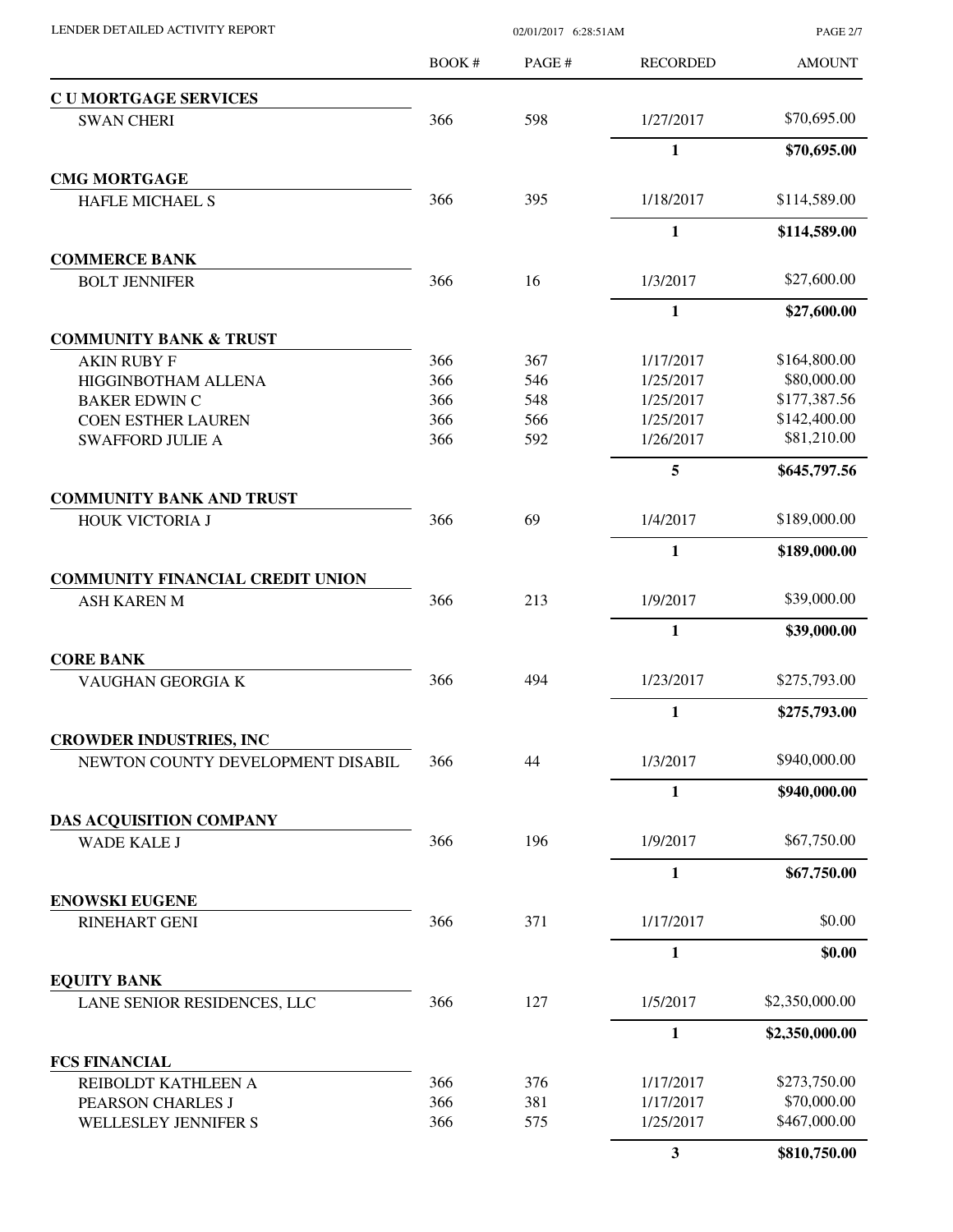| LENDER DETAILED ACTIVITY REPORT            | 02/01/2017 6:28:51AM |        |                 | <b>PAGE 3/7</b> |
|--------------------------------------------|----------------------|--------|-----------------|-----------------|
|                                            | BOOK #               | PAGE # | <b>RECORDED</b> | <b>AMOUNT</b>   |
| <b>FIRST COMMUNITY BANK</b>                |                      |        |                 |                 |
| SANDOVAL GABRIELA                          | 366                  | 105    | 1/4/2017        | \$116,000.00    |
| <b>COBB DANA</b>                           | 366                  | 119    | 1/5/2017        | \$134,900.00    |
| <b>LANNON RAMONA</b>                       | 366                  | 171    | 1/9/2017        | \$83,849.36     |
| <b>GOSSETT MARTHA L</b>                    | 366                  | 443    | 1/20/2017       | \$26,038.85     |
|                                            |                      |        | 4               | \$360,788.21    |
| <b>FLAT BRANCH MORTGAGE</b>                |                      |        |                 |                 |
| <b>JEFFERS TIMOTHY F</b>                   | 366                  | 122    | 1/5/2017        | \$62,794.00     |
| PICKLER PRISCILLA LEANN                    | 366                  | 161    | 1/6/2017        | \$275,000.00    |
| <b>WERRIES AUGUSTUS</b>                    | 366                  | 236    | 1/10/2017       | \$80,707.00     |
| <b>MUNCY LISA</b>                          | 366                  | 209    | 1/9/2017        | \$157,000.00    |
| <b>BRADDISH PEGGY TR</b>                   | 366                  | 362    | 1/17/2017       | \$186,326.00    |
| STANCIL JORDAN                             | 366                  | 672    | 1/30/2017       | \$155,359.00    |
|                                            |                      |        | 6               | \$917,186.00    |
| FREEDOM BANK OF SOUTHERN MISSOURI          |                      |        |                 |                 |
| <b>HER SHENG</b>                           | 366                  | 182    | 1/9/2017        | \$60,639.00     |
|                                            |                      |        | $\mathbf{1}$    | \$60,639.00     |
| <b>FREEDOM MORTGAGE</b>                    |                      |        |                 | \$237,586.00    |
| <b>DOOLAN DWAYNE M</b>                     | 366                  | 677    | 1/30/2017       |                 |
| <b>SNIDER GAIL LYNN</b>                    | 366                  | 680    | 1/30/2017       | \$64,100.00     |
|                                            |                      |        | $\overline{2}$  | \$301,686.00    |
| <b>GATEWAY MORTGAGE GROUP</b>              |                      |        |                 |                 |
| NICHOLS JAIME                              | 366                  | 48     | 1/3/2017        | \$125,582.00    |
| FRIEND CHEYENNE                            | 366                  | 151    | 1/6/2017        | \$59,207.00     |
| <b>DODSON CHRISTINE</b>                    | 366                  | 540    | 1/24/2017       | \$120,650.00    |
| MURPHY MICHELLE E                          | 366                  | 703    | 1/31/2017       | \$117,826.00    |
|                                            |                      |        | 4               | \$423,265.00    |
| <b>GNB MORTGAGE</b><br><b>COBB TERRIL</b>  | 366                  | 49     | 1/3/2017        | \$110,500.00    |
|                                            |                      |        | 1               | \$110,500.00    |
| <b>GSF MORTGAGE</b>                        |                      |        |                 |                 |
| <b>OSBURN KENNETH</b>                      | 366                  | 252    | 1/10/2017       | \$43,535.00     |
|                                            |                      |        | $\mathbf{1}$    | \$43,535.00     |
| <b>GUARANTY BANK</b>                       |                      |        |                 |                 |
| <b>WILSON SHARON</b>                       | 366                  | 625    | 1/27/2017       | \$87,900.00     |
|                                            |                      |        | 1               | \$87,900.00     |
| <b>HAUGHT LARRY B</b>                      |                      |        |                 |                 |
| MURRAY TIMOTHY                             | 366                  | 446    | 1/20/2017       | \$33,000.00     |
|                                            |                      |        | $\mathbf{1}$    | \$33,000.00     |
| <b>HAUGHT LINDA</b><br><b>MURRAY CARLA</b> | 366                  | 446    | 1/20/2017       | \$33,000.00     |
|                                            |                      |        | $\mathbf{1}$    | \$33,000.00     |
| <b>HERSHEWE EDWARD J</b>                   |                      |        |                 |                 |
| <b>GLADES PHILLIP A</b>                    | 366                  | 486    | 1/23/2017       | \$110,000.00    |
|                                            |                      |        | 1               | \$110,000.00    |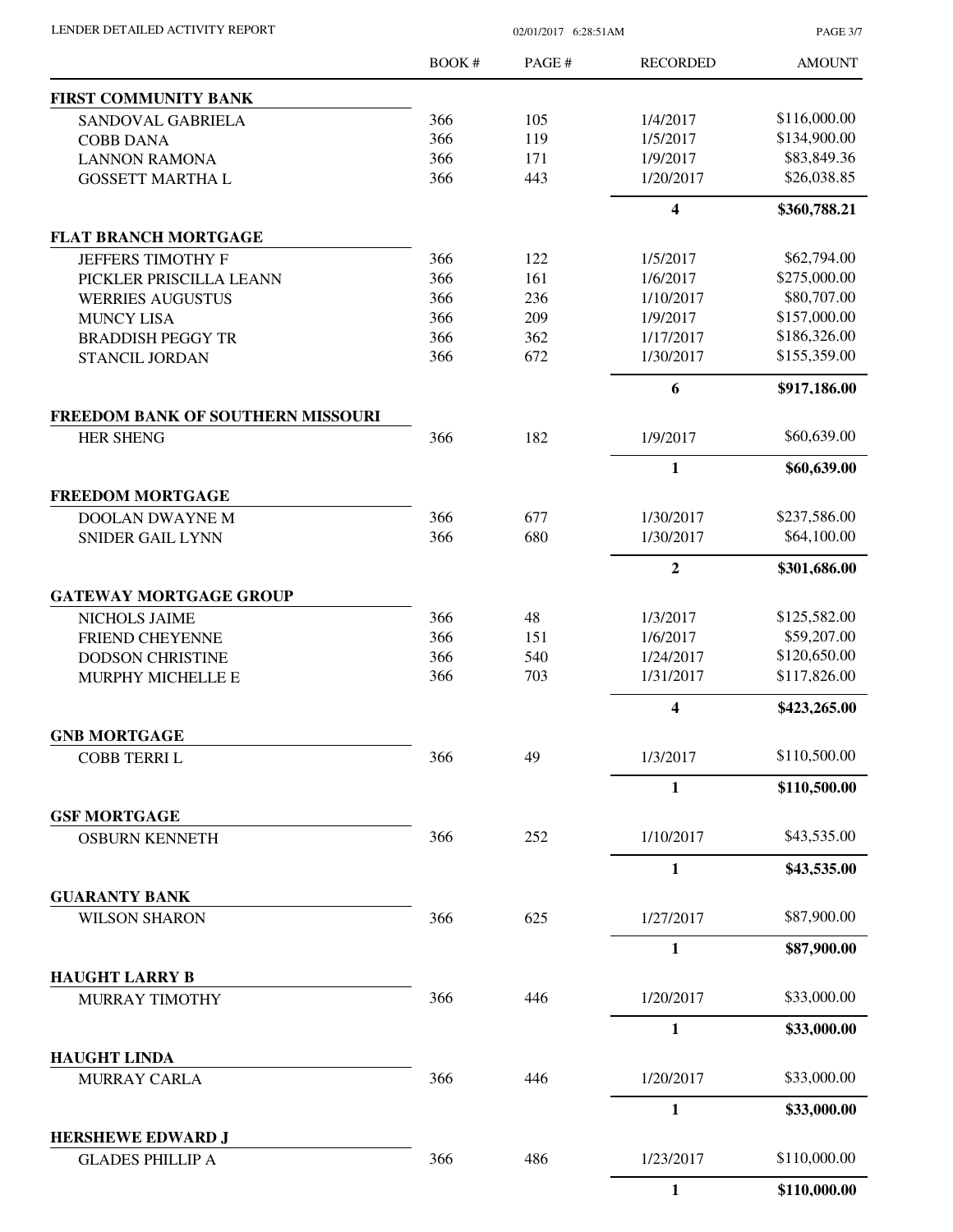| LENDER DETAILED ACTIVITY REPORT                  |        | <b>PAGE 4/7</b> |                 |                 |
|--------------------------------------------------|--------|-----------------|-----------------|-----------------|
|                                                  | BOOK # | PAGE#           | <b>RECORDED</b> | <b>AMOUNT</b>   |
| <b>HOMETOWN BANK</b>                             |        |                 |                 |                 |
| HUGHES GRETCHEN C                                | 366    | 78              | 1/4/2017        | \$59,500.00     |
| VANLUE JORDAN C                                  | 366    | 79              | 1/4/2017        | \$141,000.00    |
| HOUDYSHELL NORA                                  | 366    | 80              | 1/4/2017        | \$41,800.00     |
| <b>RAYDON MELANIE S</b>                          | 366    | 81              | 1/4/2017        | \$111,100.00    |
| <b>BALL JOSHUA</b>                               | 366    | 83              | 1/4/2017        | \$39,832.40     |
| <b>FARRELL DENNIS TR</b>                         | 366    | 172             | 1/9/2017        | \$274,500.00    |
| N & JM INVESTMENTS, LLC                          | 366    | 439             | 1/20/2017       | \$58,000.00     |
| N & JM INVESTMENTS                               | 366    | 467             | 1/20/2017       | \$37,995.00     |
|                                                  |        |                 | 8               | \$763,727.40    |
| <b>HUFFMAN RUTH ANN</b>                          |        |                 |                 |                 |
| <b>COLLINS CHANTEL</b>                           | 366    | 686             | 1/31/2017       | \$53,000.00     |
|                                                  |        |                 | 1               | \$53,000.00     |
| <b>LOANDEPOT.COM</b>                             |        |                 |                 |                 |
| <b>WRIGHT JANET</b>                              | 366    | 20              | 1/3/2017        | \$138,000.00    |
|                                                  |        |                 | $\mathbf{1}$    | \$138,000.00    |
| LOANDEPOT.COM, LLC<br><b>LOVE JUDY</b>           | 366    | 261             | 1/11/2017       | \$108,800.00    |
|                                                  |        |                 |                 |                 |
| <b>LOFLAND DOUG</b>                              |        |                 | $\mathbf{1}$    | \$108,800.00    |
| <b>SMITH DAKOTA SCOTT</b>                        | 366    | 509             | 1/23/2017       | \$27,000.00     |
|                                                  |        |                 | $\mathbf{1}$    | \$27,000.00     |
| <b>MAGNOLIA BANK</b>                             |        |                 |                 |                 |
| <b>RANTZ SUSAN K</b>                             | 366    | 397             | 1/18/2017       | \$100,800.00    |
|                                                  |        |                 | $\mathbf{1}$    | \$100,800.00    |
| <b>MCELROY IAN A</b>                             |        |                 |                 |                 |
| MCELROY METAL MILL, INC                          | 366    | 355             | 1/17/2017       | 10,000,000.00   |
|                                                  |        |                 | 1               | \$10,000,000.00 |
| <b>METZ PHLIP J</b>                              |        |                 |                 |                 |
| <b>BRUNING RYAN</b>                              | 366    | 63              | 1/4/2017        | \$80,000.00     |
|                                                  |        |                 | $\mathbf{1}$    | \$80,000.00     |
| <b>MID-MISSOURI BANK</b>                         |        |                 |                 |                 |
| PARKER PROPERTIES AND INVESTMENTS, LL            | 366    | 136             | 1/5/2017        | \$200,168.25    |
| QUINTANA KATHRINE L                              | 366    | 227             | 1/10/2017       | \$80,900.00     |
| ROBERTS TAMMY                                    | 366    | 564             | 1/25/2017       | \$43,600.00     |
|                                                  |        |                 | 3               | \$324,668.25    |
| <b>MISSOURI CREDIT UNION</b><br>MCRELL KATHERINE | 366    | 619             | 1/27/2017       | \$204,000.00    |
|                                                  |        |                 | 1               | \$204,000.00    |
| <b>MITCHELL DEBORAH D TR</b>                     |        |                 |                 |                 |
| <b>CAMERER RHONDA ANN</b>                        | 366    | 124             | 1/5/2017        | \$209,000.00    |
|                                                  |        |                 | $\mathbf{1}$    | \$209,000.00    |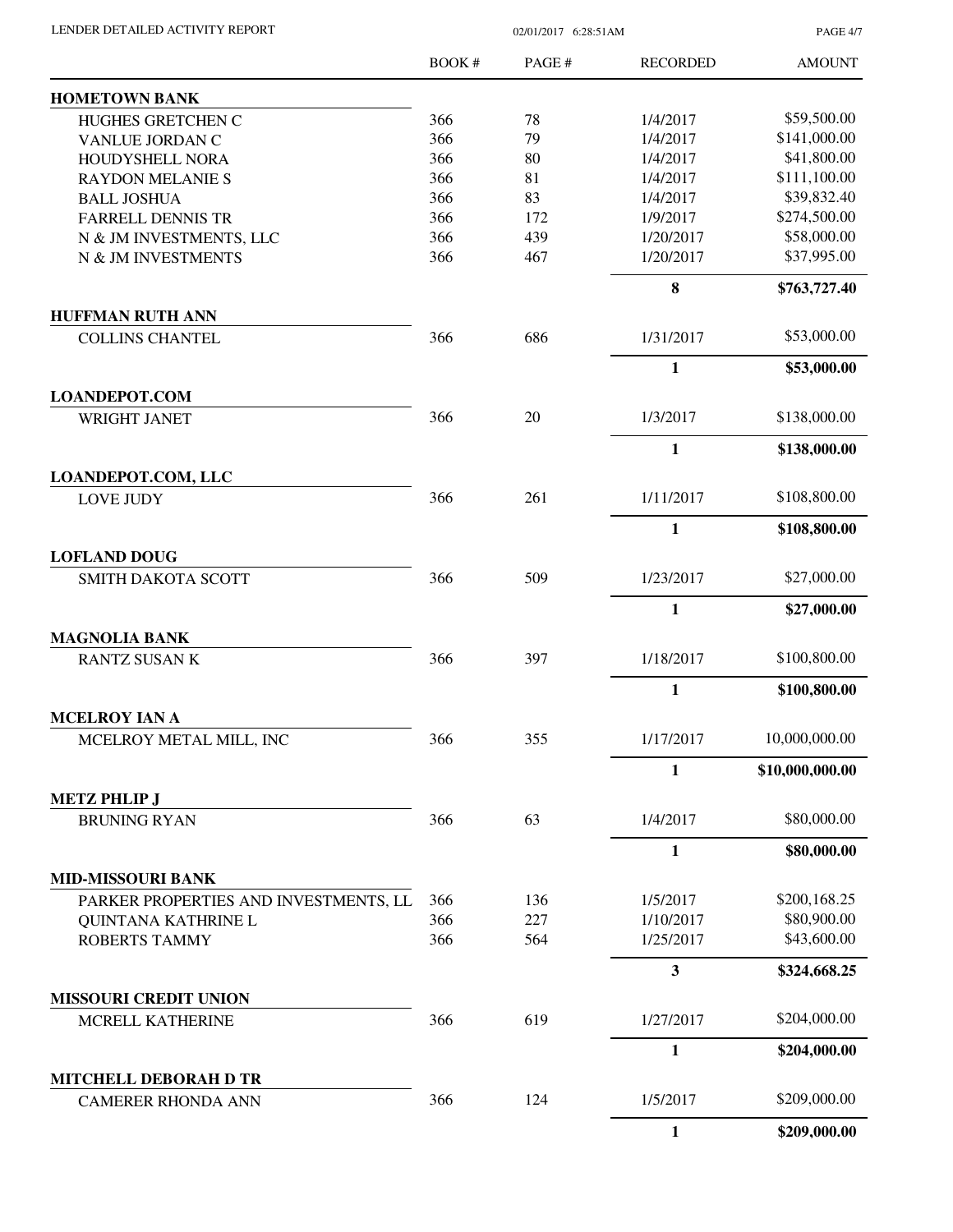| LENDER DETAILED ACTIVITY REPORT |  |
|---------------------------------|--|

02/01/2017 6:28:51AM

PAGE 5/7

|                                  | <b>BOOK#</b> | PAGE# | <b>RECORDED</b> | <b>AMOUNT</b>  |
|----------------------------------|--------------|-------|-----------------|----------------|
| MODLIN INVESTMENTS, LLC          |              |       |                 |                |
| <b>DYSTRA EMMAR</b>              | 366          | 670   | 1/30/2017       | \$10,400.00    |
|                                  |              |       | $\mathbf{1}$    | \$10,400.00    |
| <b>MORTGAGE RESEARCH CENTER</b>  |              |       |                 |                |
| <b>BARWICK BEAU M</b>            | 366          | 168   | 1/9/2017        | \$96,940.00    |
| <b>HART SHERRY</b>               | 366          | 463   | 1/20/2017       | \$246,887.00   |
|                                  |              |       | $\overline{2}$  | \$343,827.00   |
| <b>NAVY FEDERAL CREDIT UNION</b> |              |       |                 |                |
| SMITH JOCELYN QUINTO             | 366          | 313   | 1/13/2017       | \$117,433.00   |
|                                  |              |       | 1               | \$117,433.00   |
| <b>PEOPLES BANK</b>              |              |       |                 |                |
| ROCK BOSS VENTURES, LLC          | 366          | 191   | 1/9/2017        | \$16,000.00    |
| <b>DURBIN ROSE</b>               | 366          | 316   | 1/13/2017       | \$68,192.04    |
| <b>REIMER KARI K</b>             | 366          | 369   | 1/17/2017       | \$57,000.00    |
| <b>ENYART KELLY L</b>            | 366          | 473   | 1/23/2017       | \$254,400.00   |
| <b>BISHOP JULIE</b>              | 366          | 690   | 1/31/2017       | \$92,000.00    |
| <b>BLAIR JILL N</b>              | 366          | 704   | 1/31/2017       | \$318,750.00   |
| <b>MANINGAS AIMEE</b>            | 366          | 706   | 1/31/2017       | \$45,000.00    |
|                                  |              |       | 7               | \$851,342.04   |
| <b>PINNACLE BANK</b>             |              |       |                 |                |
| MCMULLEN CHRISTOPHER             | 366          | 245   | 1/10/2017       | \$66,500.00    |
| <b>WARDLOW JENNIFER A</b>        | 366          | 329   | 1/17/2017       | \$200,000.00   |
| <b>ANDREW PAULA M</b>            | 366          | 411   | 1/19/2017       | \$480,000.00   |
| <b>BLEVINS TIFFANY</b>           | 366          | 660   | 1/30/2017       | \$284,200.00   |
|                                  |              |       | 4               | \$1,030,700.00 |
| PNC MORTGAGE                     |              |       |                 |                |
| <b>TEEL LINDSEY</b>              | 366          | 526   | 1/24/2017       | \$259,400.00   |
|                                  |              |       | 1               | \$259,400.00   |
| PREMIER HOME MORTGAGE            |              |       |                 |                |
| WORKMAN LEATTA A                 | 366          | 323   | 1/13/2017       | \$144,949.00   |
| TUCKER WILLIAM                   | 366          | 427   | 1/19/2017       | \$183,253.00   |
| ROSZELL KELLI D                  | 366          | 429   | 1/19/2017       | \$147,250.00   |
| <b>GOENS MATTHEW DAVID</b>       | 366          | 499   | 1/23/2017       | \$98,188.00    |
| CAMPOS CHRISTIAN SANTAMARIA      | 366          | 627   | 1/27/2017       | \$74,747.00    |
| <b>FREEMAN MATTHEW S</b>         | 366          | 632   | 1/27/2017       | \$98,787.00    |
|                                  |              |       | 6               | \$747,174.00   |
| <b>QUICKEN LOANS</b>             |              |       |                 |                |
| <b>WATKINS GREGORY</b>           | 366          | 35    | 1/3/2017        | \$139,906.00   |
| <b>GOOCH GEORGE-ANN</b>          | 366          | 431   | 1/19/2017       | \$40,832.00    |
| SCHMIDT MICHAEL W                | 366          | 531   | 1/24/2017       | \$47,313.00    |
| NIMS KENNETH R                   | 366          | 620   | 1/27/2017       | \$56,600.00    |
| <b>DIVINE JACK W</b>             | 366          | 621   | 1/27/2017       | \$85,000.00    |
| <b>AULICK MELODY K</b>           | 366          | 653   | 1/30/2017       | \$127,650.00   |
| MCDONALD JILL                    | 366          | 688   | 1/31/2017       | \$173,700.00   |
|                                  |              |       | 7               | \$671,001.00   |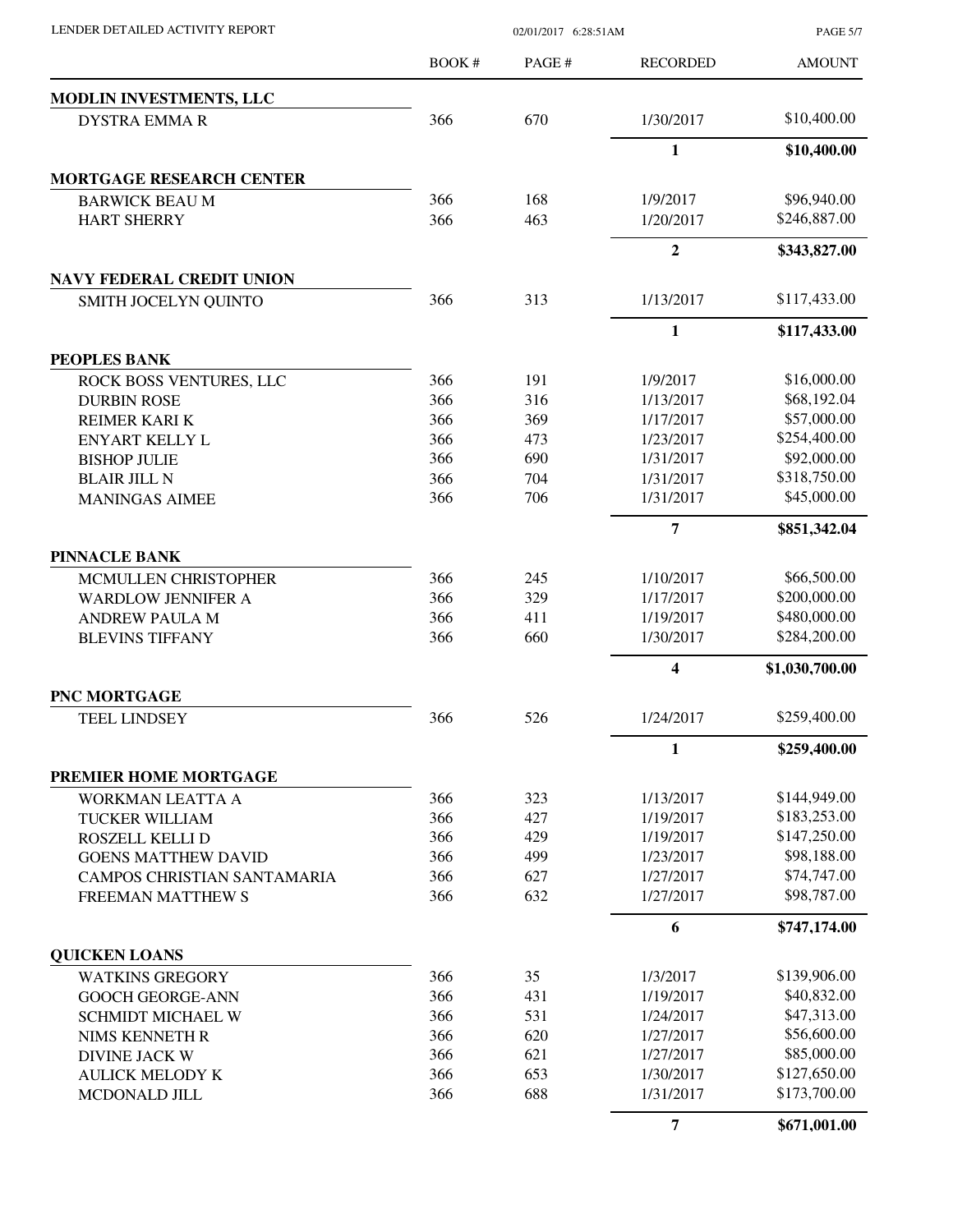| LENDER DETAILED ACTIVITY REPORT |  |
|---------------------------------|--|
|                                 |  |

02/01/2017 6:28:51AM

PAGE 6/7

|                                                                      | <b>BOOK#</b> | PAGE#      | <b>RECORDED</b>  | <b>AMOUNT</b>                |
|----------------------------------------------------------------------|--------------|------------|------------------|------------------------------|
| <b>SIMMONS BANK</b>                                                  |              |            |                  |                              |
| <b>ROELFSEMA ERIN</b>                                                | 366          | 560        | 1/25/2017        | \$74,000.00                  |
|                                                                      |              |            | $\mathbf{1}$     | \$74,000.00                  |
| SOUTHWEST MISSOURI BANK                                              |              |            |                  |                              |
| <b>HUFF JENNIFER W</b>                                               | 366          | 53         | 1/3/2017         | \$392,900.00                 |
| <b>NAGLE KRISTINA K</b>                                              | 366          | 149        | 1/6/2017         | \$83,000.00                  |
| <b>BECW, LLC</b>                                                     | 366          | 356        | 1/17/2017        | \$75,000.00                  |
| MORRIS LEM JOE                                                       | 366          | 421        | 1/19/2017        | \$109,000.00                 |
| <b>HUDSON VICKIE</b>                                                 | 366          | 488        | 1/23/2017        | \$24,000.00                  |
| <b>WILLIAMSON BARBARA</b>                                            | 366          | 489        | 1/23/2017        | \$50,000.00                  |
| <b>JACKSON MARY</b>                                                  | 366          | 496        | 1/23/2017        | \$72,000.00                  |
| <b>IVY LYANA</b>                                                     | 366          | 501        | 1/23/2017        | \$40,000.00                  |
| <b>BITTLE PAIGE</b>                                                  | 366          | 522        | 1/24/2017        | \$87,000.00                  |
| <b>DWYER CHRISTINE K</b>                                             | 366          | 578        | 1/25/2017        | \$450,000.00                 |
| <b>SHRUM ROSE ANN</b>                                                | 366          | 588        | 1/26/2017        | \$116,000.00                 |
| <b>WEST LISA M</b>                                                   | 366          | 655        | 1/30/2017        | \$200,000.00                 |
| <b>MADDOX CYNTHIA</b>                                                | 366          | 657        | 1/30/2017        | \$63,000.00                  |
| <b>JIMERSON EVERETT J</b>                                            | 366          | 668        | 1/30/2017        | \$70,000.00                  |
| YUST MATHEW                                                          | 366          | 695        | 1/31/2017        | \$13,600.00                  |
|                                                                      |              |            | 15               | \$1,845,500.00               |
| <b>SOUTHWEST MISSOURIR BANK</b>                                      |              |            |                  |                              |
| <b>EUTSLER SHARON</b>                                                | 366          | 392        | 1/18/2017        | \$82,600.00                  |
|                                                                      |              |            | 1                | \$82,600.00                  |
| <b>SUNTRUST MORTGAGE</b>                                             |              |            |                  |                              |
| STRAUGHN RUTH A                                                      | 366          | 385        | 1/18/2017        | \$29,000.00                  |
| <b>KIDD VINCENT T</b>                                                | 366          | 587        | 1/26/2017        | \$145,000.00                 |
|                                                                      |              |            | $\boldsymbol{2}$ | \$174,000.00                 |
| <b>SWEENEY BILLY</b>                                                 |              |            |                  |                              |
| <b>COLLINS CLAY</b>                                                  | 366          | 686        | 1/31/2017        | \$53,000.00                  |
|                                                                      |              |            | $\mathbf{1}$     | \$53,000.00                  |
| THE FIRST NATIONAL BANK OF FORT SMITH<br><b>CHAMBERS CHRISTINA J</b> | 366          | 292        | 1/12/2017        | \$148,200.00                 |
|                                                                      |              |            |                  |                              |
|                                                                      |              |            | 1                | \$148,200.00                 |
| <b>USBANK</b>                                                        |              |            |                  |                              |
| CAMPBELL LAURA C                                                     | 366          | 300        | 1/13/2017        | \$25,733.00                  |
| <b>OSWALD SARAH</b>                                                  | 366          | 301        | 1/13/2017        | \$41,945.00                  |
| <b>CARR ALLEN WAYNE</b>                                              | 366          | 529        | 1/24/2017        | \$96,000.00                  |
| <b>OHARA LINLEY</b>                                                  | 366          | 571        | 1/25/2017        | \$163,000.00                 |
| <b>RADCLIFF GEORGE E</b>                                             | 366          | 594        | 1/27/2017        | \$105,500.00                 |
| YANG XOUA CHANG                                                      | 366          | 649        | 1/30/2017        | \$884,950.00                 |
| YANG XOUA CHANG                                                      | 366<br>366   | 650<br>713 | 1/30/2017        | \$884,950.00<br>\$138,225.00 |
| <b>GOODWIN MARTHA</b>                                                |              |            | 1/31/2017        |                              |
|                                                                      |              |            | 8                | \$2,340,303.00               |
| <b>WELCH STATE BANK</b><br><b>RITTER JAMES A</b>                     | 366          | 418        | 1/19/2017        | \$35,363.64                  |
|                                                                      |              |            | $\mathbf{1}$     | \$35,363.64                  |